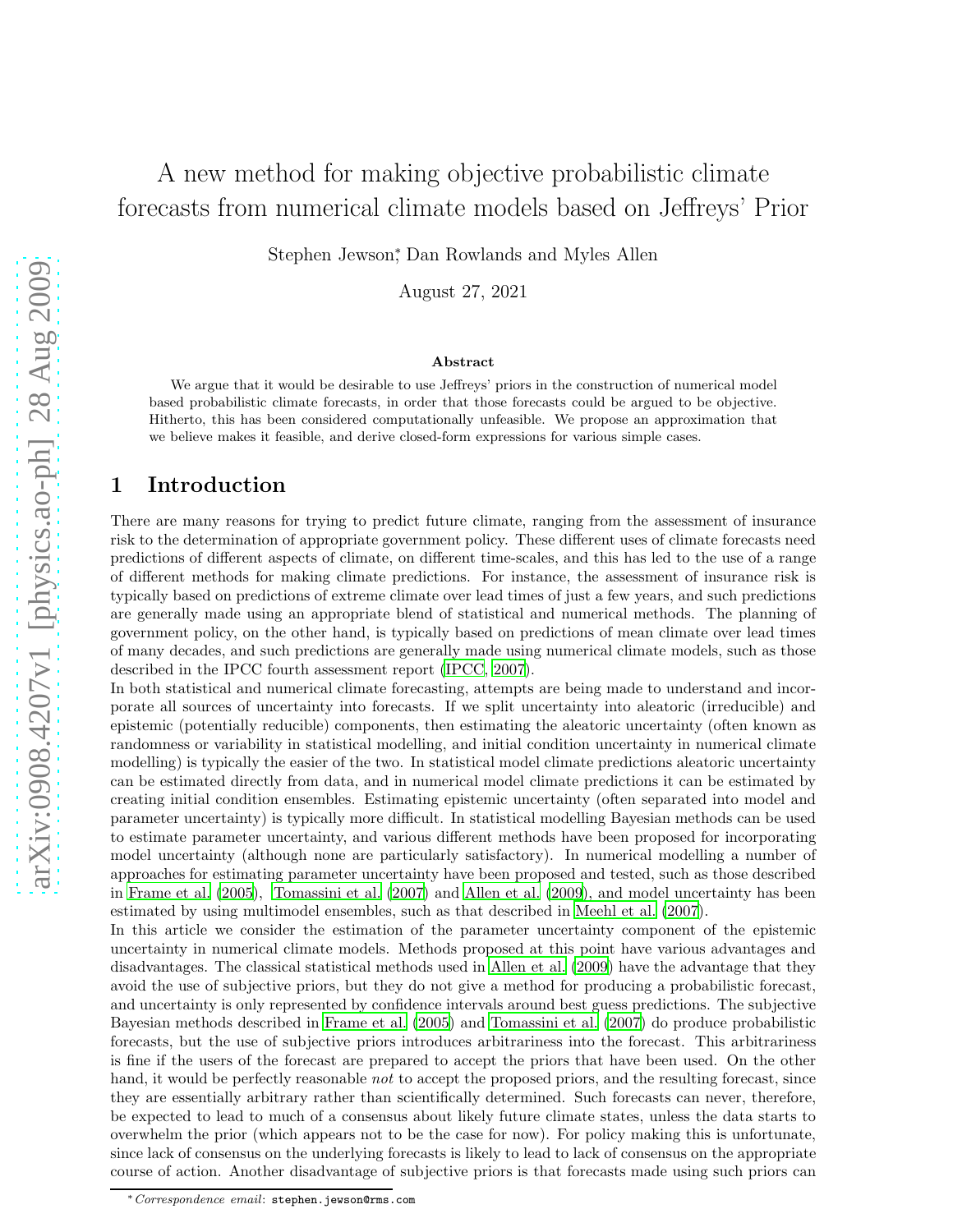never be backtested in an honest way, since it would never be possible to argue that the prior had not been formulated using data from the testing period. With climate forecasts based on subjective priors it will never be possible, therefore, to make the standard mathematical modelling argument that one should believe forecasts of the future because forecasts of the past performed well. Instead, the belief (or lack of belief) that forecasts of the future are likely to be accurate has to be based solely on faith in the modelling process (or lack of faith), rather than a combination of faith in the modelling process and empirical demonstration of predictive ability.

To make up for this lack of methods for producing non-arbitrary probabilistic climate forecasts we are embarking on an attempt to understand how to use Jeffreys' Priors to produce probabilistic climate forecasts. Jeffreys' Priors are the standard conventional prior used in situations where it is preferable to avoid including subjective information. They thus offer the hope of being able to achieve a greater level of consensus among scientists as to the distribution of future climate states. In addition, they allow for the possibility that climate models could be back-tested in an honest way, which, if such back-testing indicates that climate models can make good out-of-sample forecasts, should lead to greater confidence in climate model predictions of the future.

Jeffreys' Priors are already being used in statistical climate forecasts used in industry [\(Jewson](#page-10-2), [2008\)](#page-10-2). One of the reasons that they have not been used to date in numerical model forecasts is that they have been considered to be too computationally demanding (see the comments in [Tomassini et al. \(2007\)](#page-10-0), page 1243). We are hoping to be able to prove that this is not the case, through the use of judicious approximations, and through the use of distributed computing available as part of the climateprediction.net project.

In section [2](#page-1-0) below we introduce Jeffreys' Priors. In section [3](#page-2-0) we then discuss an approximation that can be made when calculating Jeffreys' Priors for numerical climate models, that we believe renders them practical. Finally in section [4](#page-5-0) we summarise and discuss our findings.

### <span id="page-1-0"></span>2 Jeffreys' Priors

We will work within a notational framework in which we have historical climate data  $x$ , and we are trying to make a probabilistic prediction of future climate data y. We write this prediction as  $p(y|x)$ . Given a model for this probability distribution (which could, at this point, be a statistical model or a numerical model ensemble), we can make a prediction using:

$$
p(y|x) = \int p(y|\theta)p(\theta|x)d\theta
$$
\n(1)

where  $\theta$  is the parameter vector of the model.

This equation says that our prediction is going to be made up of a weighted average of predictions  $p(y|\theta)$ from models with different parameter values, weighted by the probability of each value of the parameter given the data,  $p(\theta|x)$ . Using Bayes theorem, we can factorise  $p(\theta|x)$ , giving:

<span id="page-1-1"></span>
$$
p(y|x) \propto \int p(y|\theta)p(x|\theta)p(\theta)d\theta
$$
 (2)

 $p(x|\theta)$  is known as the likelihood (in both classical and Bayesian statistics) and can be evaluated by comparing the performance of the various models with data.  $p(\theta)$  is the prior. [Tomassini et al. \(2007\)](#page-10-0) and others have used subjective priors, based on expert judgement. To minimise the arbitrariness, or subjectiveness, of our forecasts we, however, would like to choose the prior in a non-arbitrary way. Setting the prior to a constant is not an option, since a constant in one coordinate system may not be a constant in another coordinate system. The only practical solution currently available is Jeffreys' Prior, defined as constant for parameters that represent a shift,  $1/\sigma$  for parameters  $\sigma$  that represent a scaling, and for other more general parameters  $\theta$  (where  $\theta$  can be either a single parameter, or a parameter vector) as:

$$
p(\theta) = \sqrt{-\det\left[E\left(\frac{\partial^2 \ln p}{\partial \theta_i \partial \theta_j}\right)\right]}
$$
 (3)

where  $p = p(x|\theta)$ , and the expectation is over all possible values of x. We note as a warning to readers who may not have come across Jeffreys' Prior before that this expression is somewhat difficult to understand. In particular we note that the quantity  $p(x|\theta)$  is the likelihood function of the model *for arbitrary* x, as distinct from the  $p(x|\theta)$  that occurs in equation [2](#page-1-1) above, which is the same likelihood function, but with x set to the observed values. The expectation operator  $E$  is an integral over all possible values for x that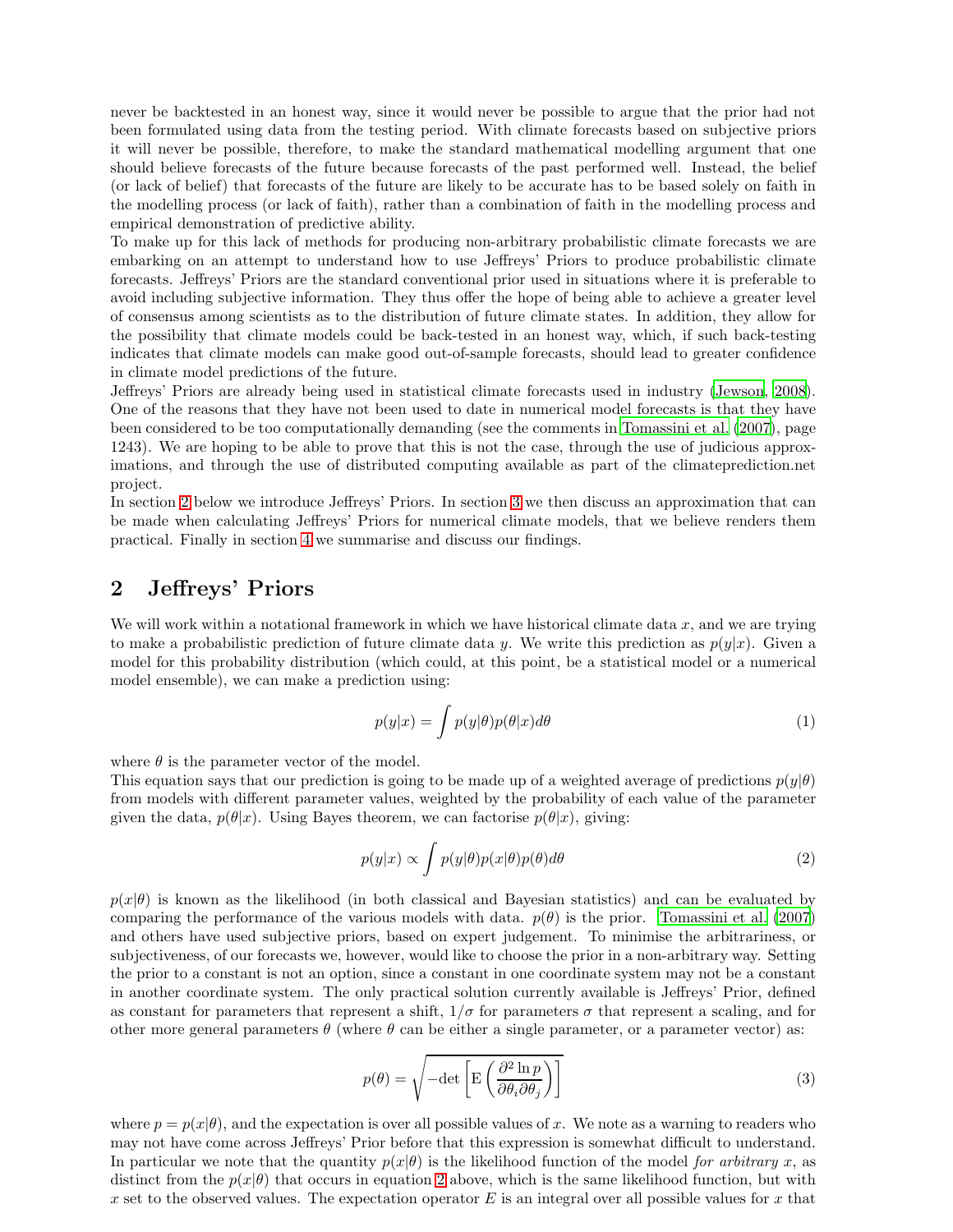could have occurred in the past (i.e. is a typical classical statistical expectation). It does not commute with the derivative of  $\ln p$ .

Jeffreys' prior was originally presented in [Jeffreys \(1946](#page-9-3)), and has been widely used since. The main attraction of Jeffreys' Prior is that it has the property that it is invariant under coordinate transformation of  $\theta$ : the final prediction does not depend on the coordinates  $\theta$  that are chosen to parametrise the model. The proof of this is standard, but typically only given in very abbreviated form. For completeness, and clarity, we include the proof in the appendix, both in the single parameter form (in appendix 1) and in the multiple parameter form (in appendix 2). Jeffreys' Prior also has many other interesting properties, that have been widely discussed in the statistics literature (see, for example, [Bernardo and Smith \(1993\)](#page-9-4)).

# <span id="page-2-0"></span>3 Approximations to Jeffreys' Priors for use in climate modelling

How, then, might we evaluate Jeffreys' prior for a climate model? First, we note that Jeffreys' prior is only a function of the model, and not of the observational data. So evaluating Jeffreys' prior is 'simply' going to be a question of running the climate model a number of times, in the right way, and processing the output. Given careful experimental design, the integrations needed to calculate Jeffreys' Prior could be the same as those needed to calculate the likelihood term  $p(x|\theta)$  in equation [2,](#page-1-1) thus minimizing the computational effort required. The obvious brute-force approach to evaluating Jeffreys' prior would then be:

- Run initial condition ensembles on a parameter grid to estimate  $p(x|\theta)$  (with one initial condition ensemble for each value of  $\theta$ ).
- Numerically differentiate  $p(x|\theta)$  to give  $\frac{\partial^2 \ln p}{\partial \theta^2}$
- Numerically take the expectation, to give  $E\left[\frac{\partial^2 \ln p}{\partial \theta^2}\right]$
- Take the square root, at each value of  $\theta$ .

The use of emulators (aka response surfaces) can probably help in the estimation of  $p(x|\theta)$ , but nevertheless this approach is likely to be computationally challenging, given the need to produce an estimate of the entire distribution of  $p(x)$  at each value for  $\theta$ , and the large ensemble sizes this implies, and at this point it would be tempting to be put off. However, we believe that there is a simple approximation that makes this potentially feasible.

#### 3.1 The assumption of normality

The approximation that we propose to make the Jeffreys' Prior more tractable is to assume normality (aka Gaussianity) for the distribution for x. We can then write  $p(x|\theta) = p(x|\mu, \sigma^2, C)$ , where  $\mu = \mu(\theta)$  and  $\sigma^2 = \sigma^2(\theta)$  are vectors of ensemble means and ensemble variances, and  $C = C(\theta)$  is a matrix of correlation coefficients. The derivative terms in the definition of the Jeffreys' Prior then become derivatives of  $\mu$ ,  $\sigma$  and C, rather than derivatives in ln p. These new derivatives can be evaluated from numerical model integrations with much smaller ensembles than would be needed to evaluate the derivatives in  $\ln p$ . We believe this approximation is reasonable, since most climate models are validated against monthly, seasonal, annual or even decadal mean data, and such data is typically close to normally distributed.

#### 3.2 The assumption of independence

Under the assumption of normality we believe it may be possible to write a closed-form expression for Jeffreys' Prior, although it is somewhat difficult (and is a work in progress). To simplify the problem, therefore, we also assume that the data used to validate the climate model are independent. Whether this is true or not will vary from case to case, and depends on exactly what validation data is used and at what time intervals. But if true, Jeffreys' Prior can be written very simply, and is derived below. To make the derivation easy to follow we derive four cases, in terms of increasing complexity, leading up to the most general case.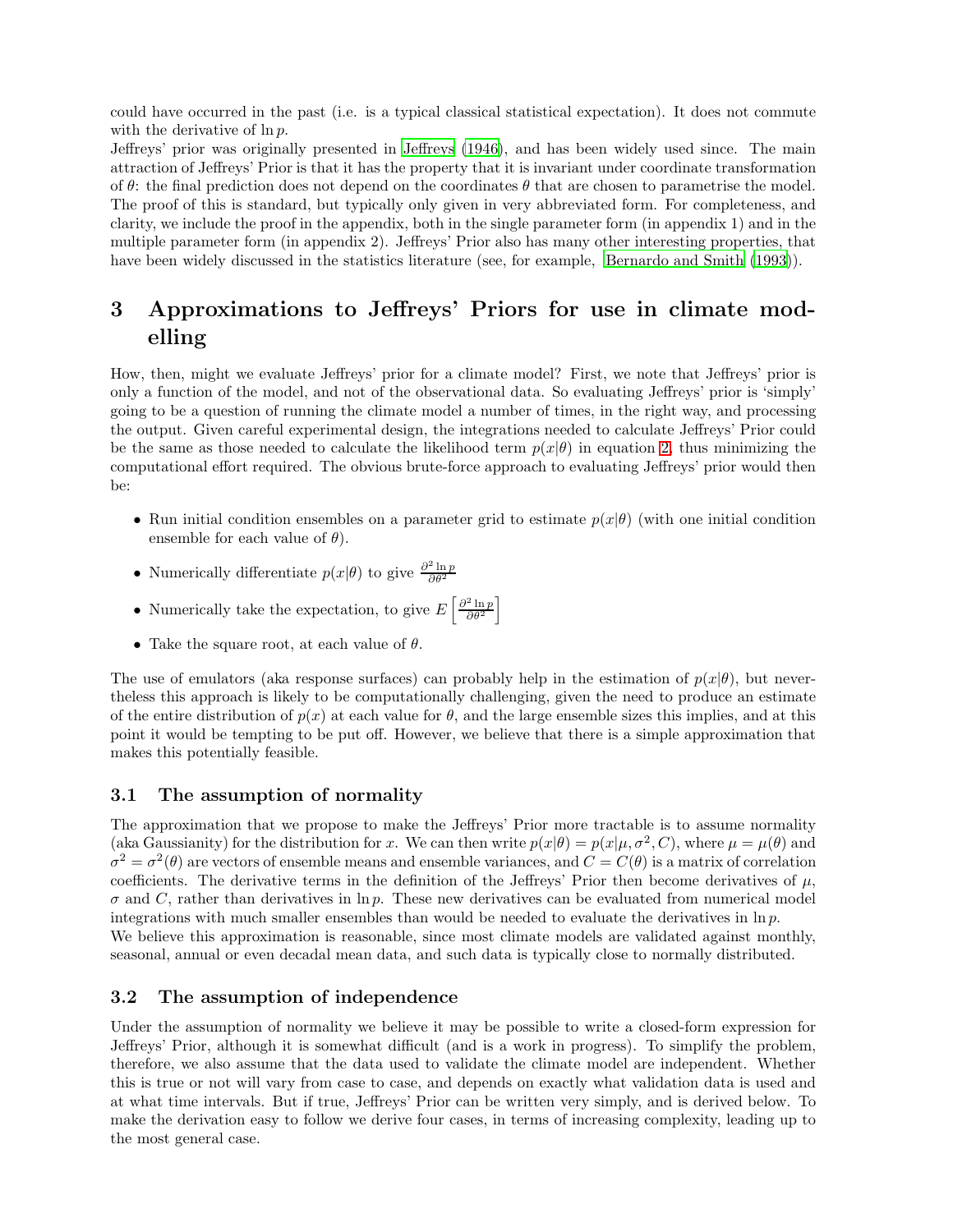#### 3.2.1 Single observation, single parameter

In this (artificially simple) case the probability  $p(x|\theta)$  is given by:

$$
p(x|\theta) = \frac{1}{\sqrt{2\pi\sigma}} \exp\left(-\frac{(x-\mu)^2}{2\sigma^2}\right)
$$
 (4)

where x is the single observation we are validating against,  $\theta$  is the single parameter in the climate model, and  $\mu(\theta)$  and  $\sigma(\theta)$  are the ensemble mean and ensemble standard deviation of initial condition ensembles as a function of  $\theta$ .

This gives:

$$
\ln p = -\ln\sqrt{2\pi} - \ln\sigma - \frac{(x-\mu)^2}{2\sigma^2} \tag{5}
$$

Taking first derivatives wrt the parameter  $\theta$  gives:

$$
\frac{\partial \ln p}{\partial \theta} = -\frac{1}{\sigma} \frac{\partial \sigma}{\partial \theta} + \frac{(x - \mu)^2}{\sigma^3} \frac{\partial \sigma}{\partial \theta} + \frac{(x - \mu)}{\sigma^2} \frac{\partial \mu}{\partial \theta} \tag{6}
$$

Taking second derivatives gives:

$$
\frac{\partial^2 \ln p}{\partial \theta^2} = -\frac{1}{\sigma} \frac{\partial^2 \sigma}{\partial \theta^2} + \frac{1}{\sigma^2} \left( \frac{\partial \sigma}{\partial \theta} \right)^2 \n+ \frac{(x - \mu)^2}{\sigma^3} \frac{\partial^2 \sigma}{\partial \theta^2} - \frac{3(x - \mu)^2}{\sigma^4} \left( \frac{\partial \sigma}{\partial \theta} \right)^2 - \frac{2(x - \mu)}{\sigma^3} \frac{\partial \sigma}{\partial \theta} \frac{\partial \mu}{\partial \theta} \n+ \frac{(x - \mu)}{\sigma^2} \frac{\partial^2 \mu}{\partial \theta^2} - \frac{2(x - \mu)}{\sigma^3} \frac{\partial \mu}{\partial \theta} \frac{\partial \sigma}{\partial \theta} - \frac{1}{\sigma^2} \left( \frac{\partial \mu}{\partial \theta} \right)^2
$$
\n(7)

Taking expectations over x, and using the defintions of  $\mu$  and  $\sigma$ , which imply that:

$$
E(x - \mu) = 0 \tag{8}
$$

$$
E(x - \mu)^2 = \sigma^2 \tag{9}
$$

this reduces this to:

$$
E\left(\frac{\partial^2 \ln p}{\partial \theta^2}\right) = -\frac{2}{\sigma^2} \left(\frac{\partial \sigma}{\partial \theta}\right)^2 - \frac{1}{\sigma^2} \left(\frac{\partial \mu}{\partial \theta}\right)^2 \tag{10}
$$

Jeffreys' Prior is thus given by:

$$
p(\theta) = \sqrt{-E\left(\frac{\partial^2 \ln p}{\partial \theta^2}\right)}
$$
(11)

$$
= \sqrt{\frac{2}{\sigma^2} \left(\frac{\partial \sigma}{\partial \theta}\right)^2 + \frac{1}{\sigma^2} \left(\frac{\partial \mu}{\partial \theta}\right)^2} \tag{12}
$$

One might additionally make the assumption that this expression is dominated by variations in the mean rather than in the standard deviation, in which case this simplifies further to:

$$
p(\theta) = \frac{1}{\sigma} \left| \frac{\partial \mu}{\partial \theta} \right| \tag{13}
$$

#### 3.2.2 Multiple observations, single parameter

This case is very similar to the previous case, but slightly more realistic in that we now have  $n$  independent observations, rather than just 1: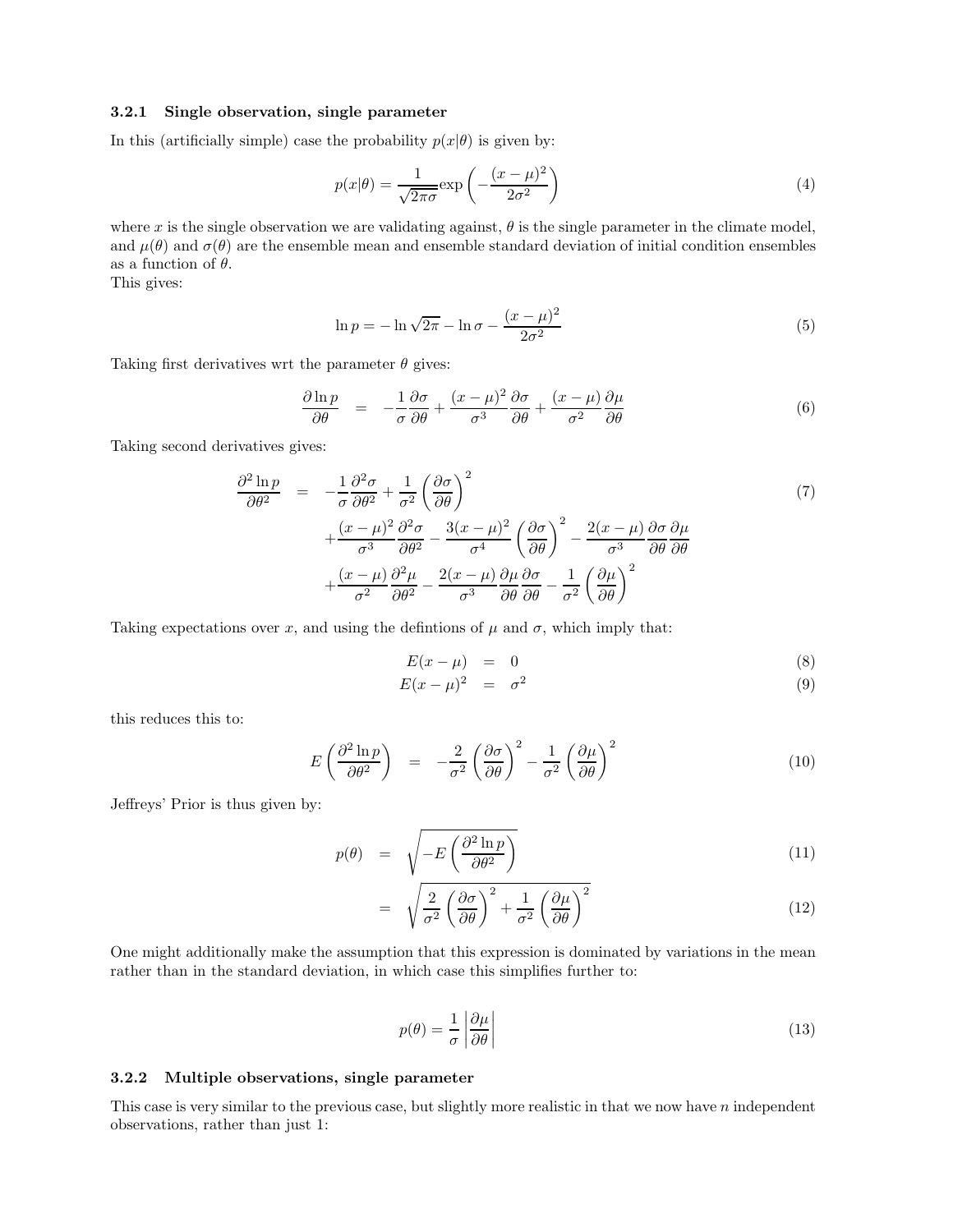$$
p(x|\theta) = \prod_{i=1}^{n} \frac{1}{\sqrt{2\pi\sigma_i}} \exp\left(-\frac{(x_i - \mu_i)^2}{2\sigma_i^2}\right)
$$
\n(14)

$$
\ln p = \sum_{i=1}^{n} -\ln \sqrt{2\pi} - \ln \sigma_i - \frac{(x_i - \mu_i)^2}{2\sigma_i^2}
$$
 (15)

$$
\frac{\partial \ln p}{\partial \theta} = \sum_{i=1}^{n} -\frac{1}{\sigma_i} \frac{\partial \sigma_i}{\partial \theta} + \frac{(x_i - \mu_i)^2}{\sigma_i^3} \frac{\partial \sigma_i}{\partial \theta} + \frac{(x_i - \mu_i)^2}{\sigma_i^2} \frac{\partial \mu_i}{\partial \theta} \tag{16}
$$

$$
\frac{\partial^2 \ln p}{\partial \theta^2} = \sum_{i=1}^n -\frac{1}{\sigma_i} \frac{\partial^2 \sigma_i}{\partial \theta^2} + \frac{1}{\sigma_i^2} \left( \frac{\partial \sigma_i}{\partial \theta} \right)^2 \tag{17}
$$

$$
+\frac{(x_i - \mu_i)^2}{\sigma_i^3} \frac{\partial^2 \sigma_i}{\partial \theta^2} - \frac{3(x_i - \mu_i)^2}{\sigma_i^4} \left(\frac{\partial \sigma_i}{\partial \theta}\right)^2 - \frac{2(x_i - \mu_i)}{\sigma_i^3} \frac{\partial \sigma_i}{\partial \theta} \frac{\partial \mu_i}{\partial \theta}
$$

$$
+\frac{(x_i - \mu_i)}{\sigma_i^2} \frac{\partial^2 \mu_i}{\partial \theta^2} - \frac{2(x_i - \mu_i)}{\sigma_i^3} \frac{\partial \mu_i}{\partial \theta} \frac{\partial \sigma_i}{\partial \theta} - \frac{1}{\sigma_i^2} \left(\frac{\partial \mu_i}{\partial \theta}\right)^2
$$

$$
E\left(\frac{\partial^2 \ln p}{\partial \theta^2}\right) = \sum_{i=1}^n -\frac{2}{\sigma_i^2} \left(\frac{\partial \sigma_i}{\partial \theta}\right)^2 - \frac{1}{\sigma_i^2} \left(\frac{\partial \mu_i}{\partial \theta}\right)^2
$$
\n(18)

$$
p(\theta) = \sqrt{\sum_{i=1}^{n} \frac{2}{\sigma_i^2} \left(\frac{\partial \sigma_i}{\partial \theta}\right)^2 + \frac{1}{\sigma_i^2} \left(\frac{\partial \mu_i}{\partial \theta}\right)^2}
$$
(19)

In the case in which  $\sigma$  is assumed constant this becomes:

$$
p(\theta) = \sqrt{\sum_{i=1}^{n} \frac{1}{\sigma_i^2} \left(\frac{\partial \mu_i}{\partial \theta}\right)^2}
$$
 (20)

#### 3.2.3 Single observation, multiple parameters

This case is very similar to the single observation single parameter case, but now involves derivatives wrt pairs of parameters. For clarity, we start by writing a pair of parameters as  $(\theta, \phi)$ :

$$
p(x|\theta,\phi) = \frac{1}{\sqrt{2\pi\sigma}} \exp\left(-\frac{(x-\mu)^2}{2\sigma^2}\right)
$$
\n(21)

$$
\ln p = -\ln \sqrt{2\pi} - \ln \sigma - \frac{(x - \mu)^2}{2\sigma^2}
$$
 (22)

$$
\frac{\partial \ln p}{\partial \theta} = -\frac{1}{\sigma} \frac{\partial \sigma}{\partial \theta} + \frac{(x - \mu)^2}{\sigma^3} \frac{\partial \sigma}{\partial \theta} + \frac{(x - \mu)}{\sigma^2} \frac{\partial \mu}{\partial \theta} \tag{23}
$$

$$
\frac{\partial^2 \ln p}{\partial \theta \partial \phi} = -\frac{1}{\sigma} \frac{\partial^2 \sigma}{\partial \theta \partial \phi} + \frac{1}{\sigma^2} \frac{\partial \sigma}{\partial \theta} \frac{\partial \sigma}{\partial \phi}
$$
(24)

$$
+\frac{(x-\mu)^2}{\sigma^3} \frac{\partial^2 \sigma}{\partial \theta \partial \phi} - \frac{3(x-\mu)^2}{\sigma^4} \frac{\partial \sigma}{\partial \theta \partial \phi} - \frac{2(x-\mu)}{\sigma^3} \frac{\partial \sigma}{\partial \theta} \frac{\partial \mu}{\partial \phi} + \frac{(x-\mu)}{\sigma^2} \frac{\partial^2 \mu}{\partial \theta \partial \phi} - \frac{2(x-\mu)}{\sigma^3} \frac{\partial \mu}{\partial \theta} \frac{\partial \sigma}{\partial \phi} - \frac{1}{\sigma^2} \frac{\partial \mu}{\partial \theta} \frac{\partial \mu}{\partial \phi} E\left(\frac{\partial^2 \ln p}{\partial \theta \partial \phi}\right) = -\frac{2}{\sigma^2} \frac{\partial \sigma}{\partial \theta} \frac{\partial \sigma}{\partial \phi} - \frac{1}{\sigma^2} \frac{\partial \mu}{\partial \theta} \frac{\partial \mu}{\partial \phi}
$$
(25)

If we now switch notation from using the two parameters  $(\theta, \phi)$  to multiple parameters  $(\theta_1, ..., \theta_m)$  Jeffreys' Prior is given by:

$$
p(\theta) = \sqrt{-\det E \left( \frac{\partial^2 \ln p}{\partial \theta_i \partial \theta_j} \right)}
$$
(26)

$$
= \sqrt{\det\left(\frac{2}{\sigma^2}\frac{\partial\sigma}{\partial\theta_j}\frac{\partial\sigma}{\partial\theta_k} + \frac{1}{\sigma^2}\frac{\partial\mu}{\partial\theta_j}\frac{\partial\mu}{\partial\theta_k}\right)}
$$
(27)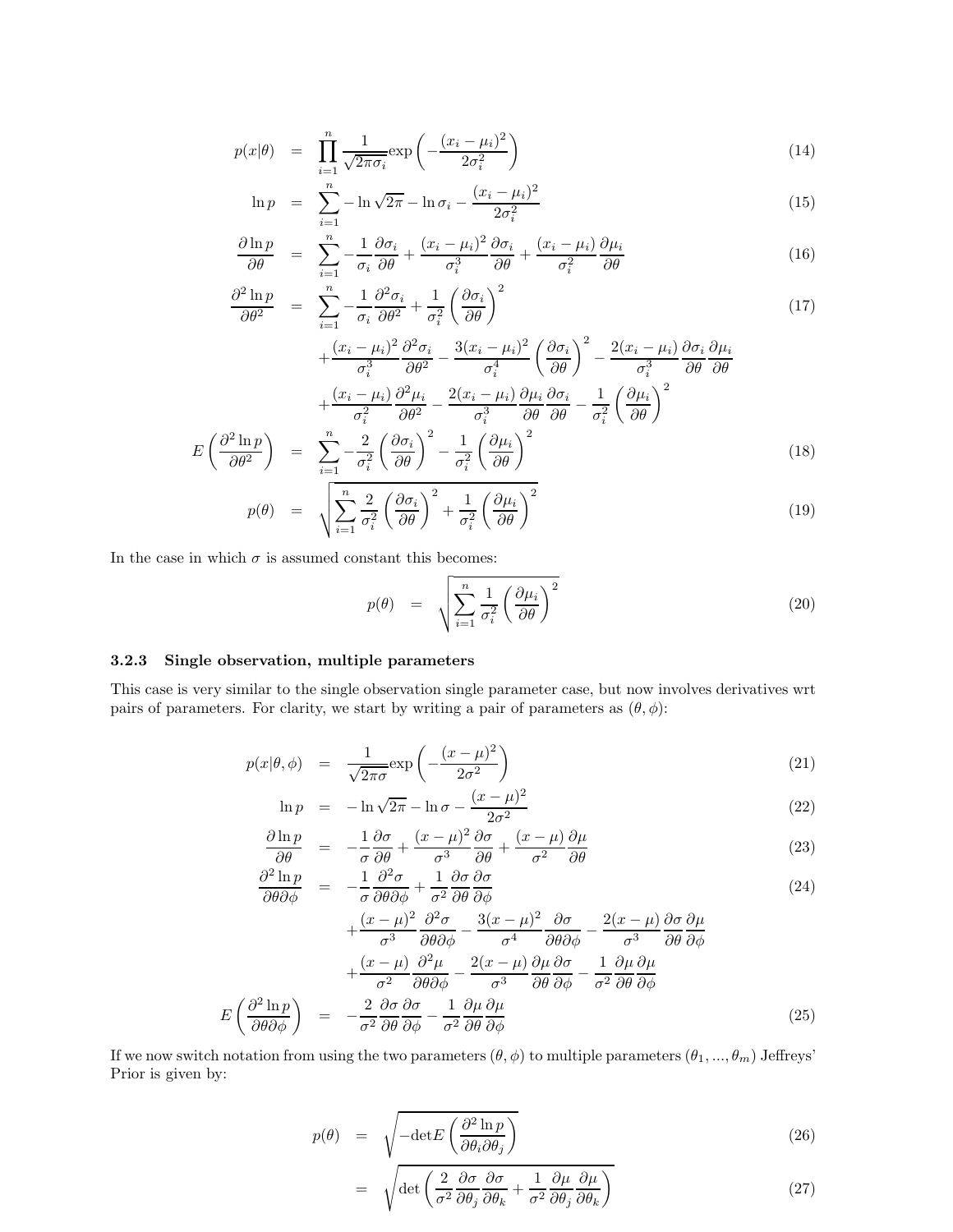In the case where  $\sigma$  is assumed constant this becomes:

$$
p(\theta) = \sqrt{\det\left(\frac{\partial \mu}{\partial \theta_j} \frac{\partial \mu}{\partial \theta_k}\right)}
$$
(28)

$$
= \frac{1}{\sigma} \sqrt{\det \left( \frac{1}{\sigma^2} \frac{\partial \mu}{\partial \theta_j} \frac{\partial \mu}{\partial \theta_k} \right)}
$$
(29)

#### 3.2.4 Multiple observations, multiple parameters

This is the general case, and is the first case that could be applied to real climate models. Once again, we initially consider a pair of parameters  $(\theta, \phi)$  initially.

$$
p(x|\theta,\phi) = \prod_{i=1}^{n} \frac{1}{\sqrt{2\pi\sigma_i}} \exp\left(-\frac{(x_i - \mu_i)^2}{2\sigma_i^2}\right)
$$
\n(30)

$$
\ln p = \sum_{i=1}^{n} -\ln \sqrt{2\pi} - \ln \sigma_i - \frac{(x_i - \mu_i)^2}{2\sigma_i^2}
$$
\n(31)

$$
\frac{\partial \ln p}{\partial \theta} = \sum_{i=1}^{n} -\frac{1}{\sigma_i} \frac{\partial \sigma_i}{\partial \theta} + \frac{(x_i - \mu_i)^2}{\sigma_i^3} \frac{\partial \sigma_i}{\partial \theta} + \frac{(x_i - \mu_i)^2}{\sigma_i^2} \frac{\partial \mu_i}{\partial \theta} \tag{32}
$$

$$
\frac{\partial^2 \ln p}{\partial \theta \partial \phi} = \sum_{i=1}^n -\frac{1}{\sigma_i} \frac{\partial^2 \sigma_i}{\partial \theta \partial \phi} + \frac{1}{\sigma_i^2} \frac{\partial \sigma_i}{\partial \theta} \frac{\partial \sigma_i}{\partial \phi}
$$
\n
$$
(33)
$$
\n
$$
(x_i - \mu_i)^2 \partial^2 \sigma_i \qquad 3(x_i - \mu_i)^2 \partial \sigma_i \qquad 2(x_i - \mu_i) \partial \sigma_i \partial \mu_i
$$

$$
+\frac{(x_i - \mu_i)^2}{\sigma_i^3} \frac{\partial^2 \sigma_i}{\partial \theta \partial \phi} - \frac{3(x_i - \mu_i)^2}{\sigma_i^4} \frac{\partial \sigma_i}{\partial \theta \partial \phi} - \frac{2(x_i - \mu_i)}{\sigma_i^3} \frac{\partial \sigma_i}{\partial \theta} \frac{\partial \mu_i}{\partial \phi} + \frac{(x_i - \mu_i)}{\sigma_i^2} \frac{\partial^2 \mu_i}{\partial \theta \partial \phi} - \frac{2(x_i - \mu_i)}{\sigma_i^3} \frac{\partial \mu_i}{\partial \theta} \frac{\partial \sigma_i}{\partial \phi} - \frac{1}{\sigma_i^2} \frac{\partial \mu_i}{\partial \theta} \frac{\partial \mu_i}{\partial \phi} - \frac{1}{\sigma_i^2} \frac{\partial \mu_i}{\partial \theta} \frac{\partial \mu_i}{\partial \phi} - \frac{1}{\sigma_i^2} \frac{\partial \mu_i}{\partial \theta} \frac{\partial \mu_i}{\partial \phi} \tag{34}
$$

If we again switch notation from using the two parameters  $(\theta, \phi)$  to multiple parameters  $(\theta_1, ..., \theta_m)$ Jeffreys' Prior in this case is given by:

$$
p(\theta) = \sqrt{-\det E \left( \frac{\partial^2 \ln p}{\partial \theta_j \partial \theta_k} \right)}
$$
(35)

$$
= \sqrt{\det\left(\sum_{i=1}^{n}\frac{2}{\sigma_i^2}\frac{\partial \sigma_i}{\partial \theta_j}\frac{\partial \sigma_i}{\partial \theta_k} + \frac{1}{\sigma_i^2}\frac{\partial \mu_i}{\partial \theta_j}\frac{\partial \mu_i}{\partial \theta_k}\right)}
$$
(36)

In the case where  $\sigma$  is assumed constant this becomes:

<span id="page-5-1"></span>
$$
p(\theta) = \sqrt{\det \left( \sum_{i=1}^{n} \frac{1}{\sigma_i^2} \frac{\partial \mu_i}{\partial \theta_j} \frac{\partial \mu_i}{\partial \theta_k} \right)}
$$
(37)

## <span id="page-5-0"></span>4 Summary and Discussion

We have argued that Jeffreys' Prior may be a useful way to create probabilistic forecasts of future climate from numerical climate models, since it is the least arbitrary choice of prior, and hence reduces the potential for argument about which prior is likely the best choice. It also allows for honest back-testing of climate models, unlike subjective priors.

Computing Jeffreys' priors for the general case of arbitrary distributions of modelled and observed variables is likely to be computationally too demanding, given the computational cost of climate models. However, we have argued that by assuming that the variables against which the model is validated are Gaussian the problem becomes tractable. Using this approximation computing the Jeffreys' prior then involves computing derivatives of the mean, variance and correlation coefficients of initial condition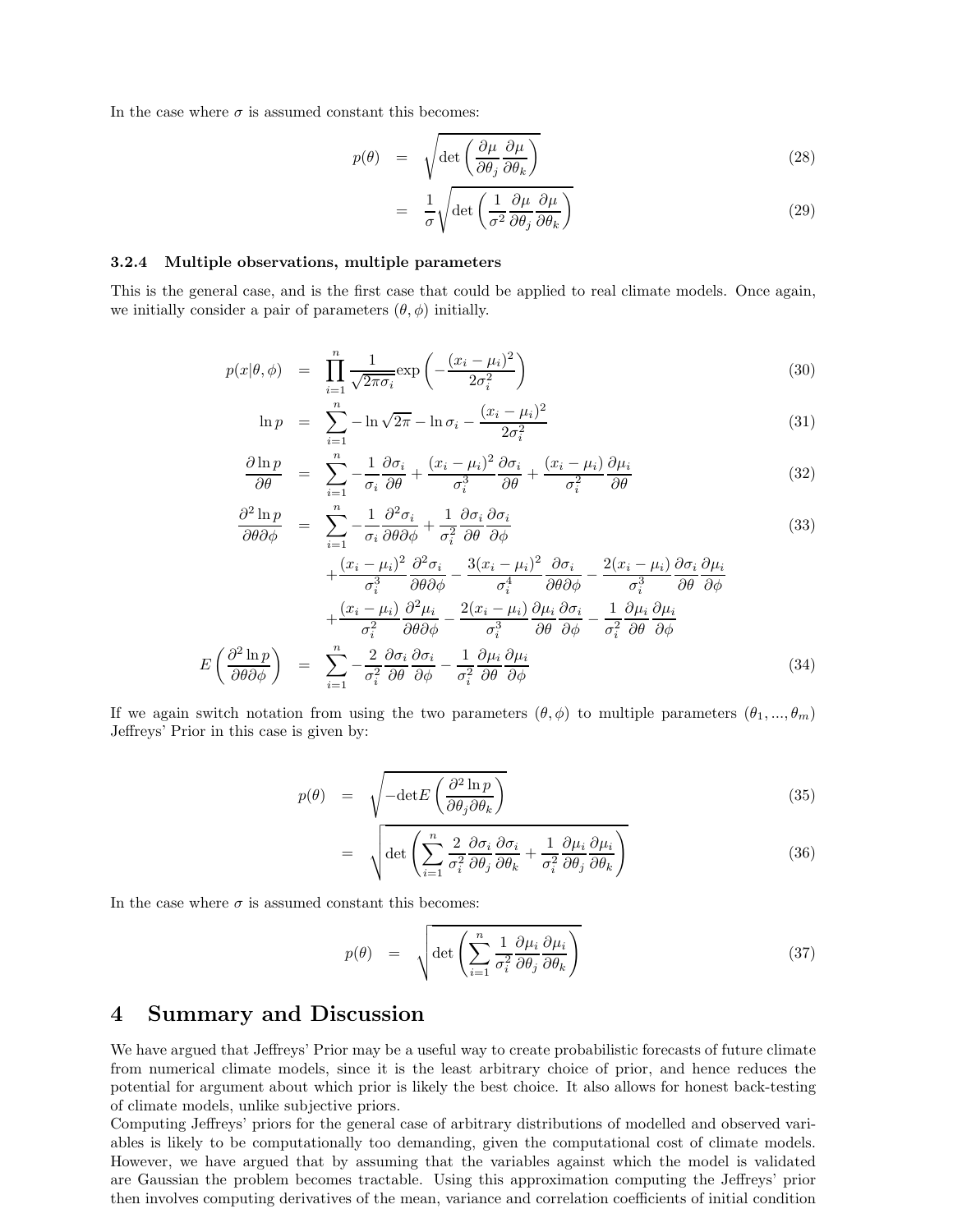ensembles with respect to the parameters. Under the further assumption that the observations are independent the correlation matrix becomes diagonal and the computation of the prior reduces to evaluation of first derivatives of the mean and variance of initial condition ensembles. This can be simplified even further by assuming that the variance is roughly constant, in which case the prior becomes a function of the sensitivity of the ensemble mean to variations in the model parameters.

There are number of areas of further work, and a number of outstanding questions.

The most important next step is to attempt to apply Jeffreys' Prior, as approximate above, to climate model results. We are trying this both using a simple energy balance model, and a fully complex climate model. There are many practical questions related to implementation that we have not discussed here.

It would also be useful, if possible, to derive closed-form solutions for the case of correlated observations. There are many outstanding questions. We are particularly interested in the question of whether to use what we call a *deterministic* or *stochastic* approach to experimental design for climate model integrations. We distinguish between these approaches as follows. Consider an experiment in which we use  $n$  initial condition ensembles (each for fixed parameters), each with  $m$  members. In the limiting case as  $m$  becomes very large, the initial condition uncertainty will disappear entirely from the ensemble means and variances, and the ensemble means and variances become a purely deterministic function of the parameters. Using large values of m is therefore what we call the deterministic approach. On the other hand, for  $m = 1$ , the ensemble mean is affected by initial condition uncertainty, and is highly stochastic (i.e. not a deterministic function of the model parameters any more, although it does contain a deterministic signal, obscured by the noise). Using  $m = 1$  is what we call the stochastic (or stochastic parameter) approach. We believe that there are statistical reasons why the stochastic parameter approach is the most efficient, based on the theory of experimental design, although the modelling of the variance response to changing parameters is certainly then more complex.

Another set of related oustanding questions relates to emulators. It is now well accepted that emulators can, in many cases, improve probabilistic predictions, including those from climate models. But can emulators also help in evaluating the Jeffreys' Prior? Probably, but questions remain. For instance: if an emulator is to be used to help evaluate equation [37,](#page-5-1) then should the emulator be applied before or after taking the derivative?

# A Proof that Jeffreys' Prior is the same under coordinate transformations, for a single parameter

If there is just a single parameter  $\theta$ , then Jeffreys' Prior is defined as:

$$
p(\theta) = \sqrt{-E \left[ \frac{\partial^2 \ln p}{\partial \theta^2} \right]}
$$
 (38)

$$
= \sqrt{-\int \frac{\partial^2 \ln p}{\partial \theta^2} p(x,\theta) dx}
$$
\n(39)

First, we will show that

$$
E\left[\frac{\partial^2 \ln p}{\partial \theta^2}\right] = -E\left[\left(\frac{\partial \ln p}{\partial \theta}\right)^2\right]
$$
\n(40)

To show this, we note that

$$
\frac{\partial \ln p}{\partial \theta} = \frac{1}{p} \frac{\partial p}{\partial \theta} \tag{41}
$$

$$
\frac{\partial^2 \ln p}{\partial \theta^2} = \frac{\partial}{\partial \theta} \left( \frac{1}{p} \frac{\partial p}{\partial \theta} \right)
$$
(42)

$$
= \frac{1}{p} \frac{\partial^2 p}{\partial \theta^2} - \frac{1}{p^2} \left(\frac{\partial p}{\partial \theta}\right)^2
$$

$$
= \frac{1}{p} \frac{\partial^2 p}{\partial \theta^2} - \left(\frac{\partial \ln p}{\partial \theta}\right)^2
$$

$$
\frac{p \partial^2 \ln p}{\partial \theta^2} = \frac{\partial^2 p}{\partial \theta^2} - \left(p \frac{\partial \ln p}{\partial \theta}\right)^2
$$
(43)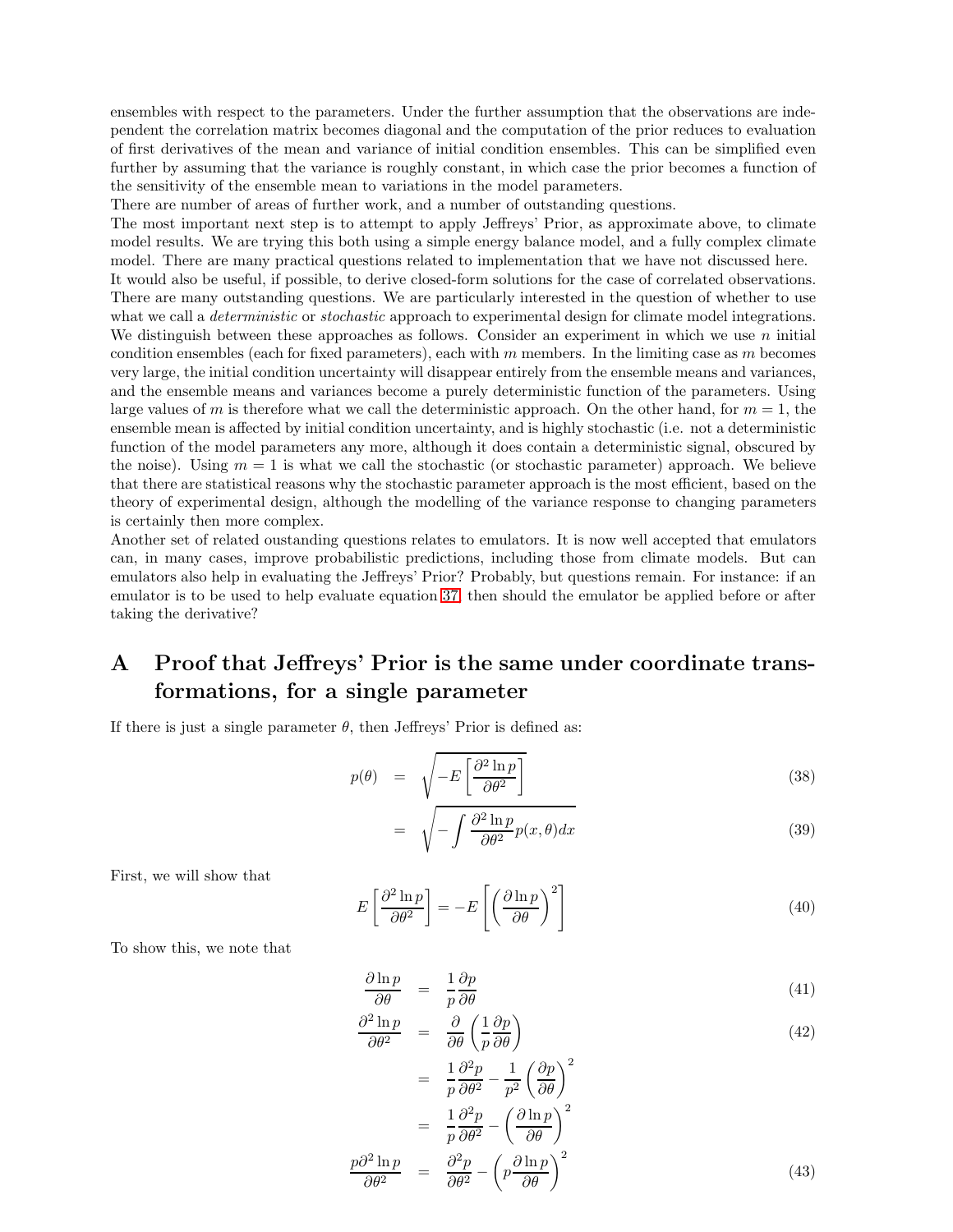Integrating over all  $x$ , gives:

$$
E\left[\frac{\partial^2 \ln p}{\partial \theta^2}\right] = -E\left[\left(\frac{\partial \ln p}{\partial \theta}\right)^2\right]
$$
\n(44)

Given this result, Jeffreys' Prior can then be written as:

$$
p(\theta) = \sqrt{E\left[\left(\frac{\partial \ln p}{\partial \theta}\right)^2\right]}
$$
 (45)

$$
= \sqrt{\int \left(\frac{\partial \ln p}{\partial \theta}\right)^2 p(x,\theta) dx} \tag{46}
$$

Using this result a prediction based on Jeffreys' Prior

$$
p(y|x) \propto \int p(y|\theta)p(x|\theta)\sqrt{-E\left[\frac{\partial^2 \ln p}{\partial \theta^2}\right]}d\theta\tag{47}
$$

becomes

$$
p(y|x) \propto \int p(y|\theta)p(x|\theta) \sqrt{E\left[\left(\frac{\partial \ln p}{\partial \theta}\right)^2\right]} d\theta \tag{48}
$$

If we now change variables from  $\theta$  to  $\phi$ , and apply standard rules for changing variables, we find, for the first part of the integrand:

$$
p(y|\theta) = p(y|\phi) \tag{49}
$$

For the second part of the integrand:

$$
p(x|\theta) = p(x|\phi) \tag{50}
$$

For the third part of the integrand:

$$
\frac{\partial \ln p}{\partial \theta} = \frac{d\phi}{d\theta} \frac{\partial \ln p}{\partial \phi} \tag{51}
$$

$$
\left(\frac{\partial \ln p}{\partial \theta}\right)^2 = \left(\frac{d\phi}{d\theta}\right)^2 \left(\frac{\partial \ln p}{\partial \phi}\right)^2 \tag{52}
$$

$$
E\left[\left(\frac{\partial \ln p}{\partial \theta}\right)^2\right] = \left(\frac{d\phi}{d\theta}\right)^2 E\left[\left(\frac{\partial \ln p}{\partial \phi}\right)^2\right]
$$
\n(53)

$$
\left(E\left[\left(\frac{\partial \ln p}{\partial \theta}\right)^2\right]\right)^{\frac{1}{2}} = \left(\frac{d\phi}{d\theta}\right)\left(E\left[\left(\frac{\partial \ln p}{\partial \phi}\right)^2\right]\right)^{\frac{1}{2}}
$$
(54)

and for the fourth part of the integrand:

$$
d\theta = \frac{d\theta}{d\phi}d\phi \tag{55}
$$

Putting this all together, the prediction becomes:

$$
p(y|x) \propto \int p(y|\theta)p(x|\theta) \left( E\left[ \left(\frac{\partial \ln p}{\partial \theta}\right)^2 \right] \right)^{\frac{1}{2}} d\theta \qquad (56)
$$

$$
\propto \int p(y|\phi)p(x|\phi) \left(\frac{d\phi}{d\theta}\right) \left(E\left[\left(\frac{\partial \ln p}{\partial \phi}\right)^2\right]\right)^{\frac{1}{2}} \frac{d\theta}{d\phi} d\phi \tag{57}
$$

$$
\propto \int p(y|\phi)p(x|\phi) \left( E\left[ \left( \frac{\partial \ln p}{\partial \phi} \right)^2 \right] \right)^{\frac{1}{2}} d\phi \tag{58}
$$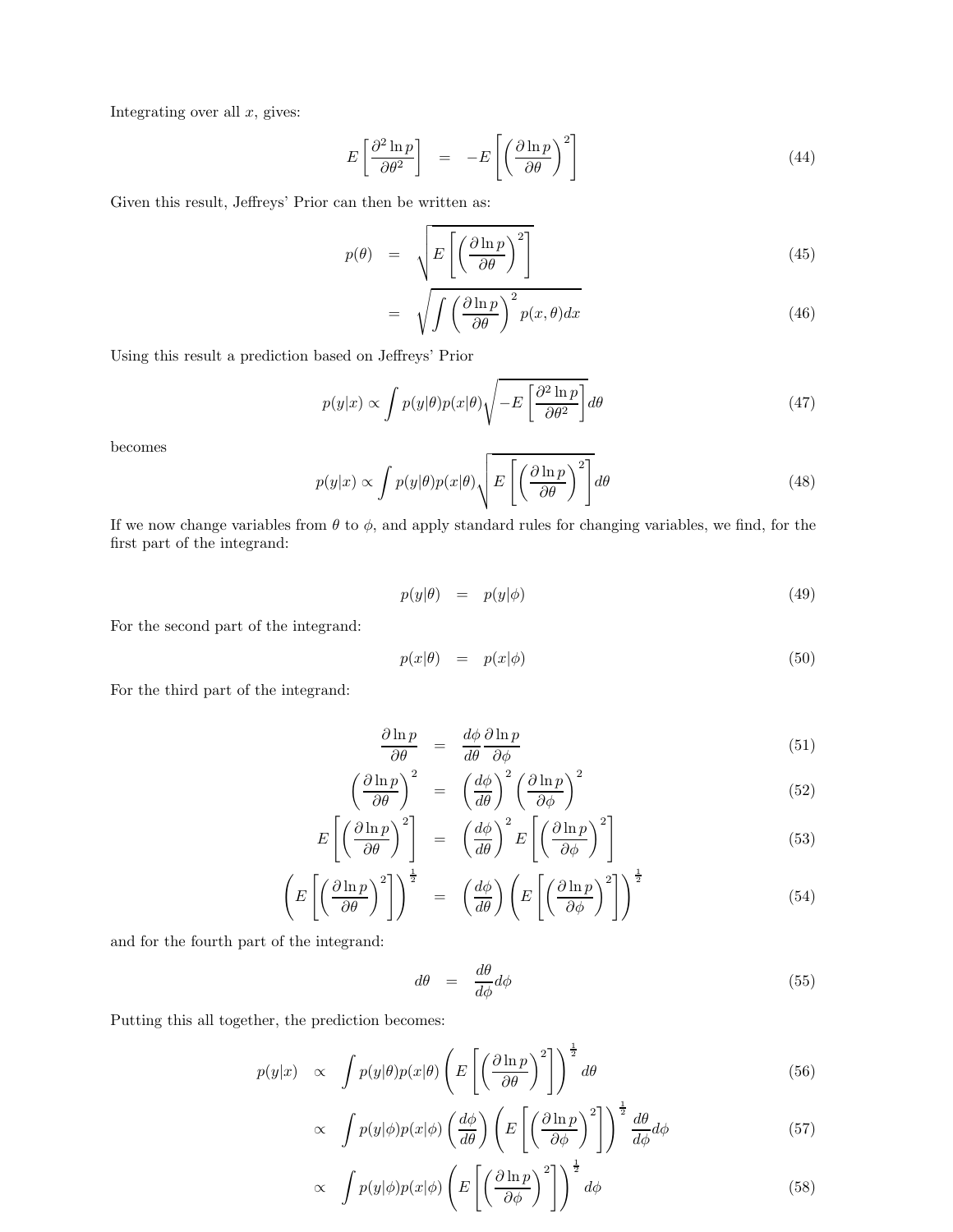and so:

$$
p(y|x) \propto \int p(y|\phi)p(x|\phi) \sqrt{E\left[\left(\frac{\partial \ln p}{\partial \phi}\right)^2\right]} d\phi \tag{59}
$$

We see that we would have achieved the same result had we parametrised using  $\phi$  in the first place. In other words it does not matter which coordinates we choose: the prediction will always be the same.

# B Proof that Jeffreys' Prior is the same under coordinate transformations, for multiple parameters

For multiple parameters  $\theta$  Jeffreys' Prior is defined as:

$$
p(\theta) = \sqrt{-\det\left(E\left[\frac{\partial^2 \ln p}{\partial \theta_i \theta_j}\right]\right)}
$$
(60)

First, we will show that, for a pair of parameters  $(\theta, \phi)$ :

$$
E\left[\frac{\partial^2 \ln p}{\partial \theta \partial \phi}\right] = -E\left[\frac{\partial \ln p}{\partial \theta} \frac{\partial \ln p}{\partial \phi}\right]
$$
(61)

To show this, we note that

$$
\frac{\partial \ln p}{\partial \theta} = \frac{1}{p} \frac{\partial p}{\partial \theta} \tag{62}
$$

$$
\frac{\partial^2 \ln p}{\partial \theta \partial \phi} = \frac{\partial}{\partial \phi} \left( \frac{1}{p} \frac{\partial p}{\partial \theta} \right) \tag{63}
$$

$$
= \frac{1}{p} \frac{\partial^2 p}{\partial \theta \partial \phi} - \frac{1}{p^2} \frac{\partial p}{\partial \theta} \frac{\partial p}{\partial \phi}
$$
  

$$
= \frac{1}{p} \frac{\partial^2 p}{\partial \theta \partial \phi} - \frac{1}{p^2} \frac{\partial \ln p}{\partial \theta} \frac{\partial \ln p}{\partial \phi}
$$
  

$$
\frac{p \partial^2 \ln p}{\partial \theta \partial \phi} = \frac{\partial^2 p}{\partial \theta \partial \phi} - p \frac{\partial \ln p}{\partial \theta} \frac{\partial \ln p}{\partial \phi}
$$
(64)

Integrating over all  $x$ , gives:

$$
E\left[\frac{\partial^2 \ln p}{\partial \theta \partial \phi}\right] = -E\left[\frac{\partial \ln p}{\partial \theta} \frac{\partial \ln p}{\partial \phi}\right]
$$
(65)

Given this result, Jeffreys' Prior can then be written as:

$$
p(\theta) = \sqrt{\det \left( E \left[ \frac{\partial \ln p}{\partial \theta} \frac{\partial \ln p}{\partial \phi} \right] \right)}
$$
(66)

Using this result a prediction based on Jeffreys' Prior

$$
p(y|x) \propto \int p(y|\theta)p(x|\theta)\sqrt{-\det E\left[\frac{\partial^2 \ln p}{\partial \theta_i \partial \theta_j}\right]}d\theta_1...d\theta_n \tag{67}
$$

becomes

$$
p(y|x) \propto \int p(y|\theta)p(x|\theta) \sqrt{\det E\left[\frac{\partial \ln p}{\partial \theta_i} \frac{\partial \ln p}{\partial \theta_j}\right]} d\theta_1 ... d\theta_n \tag{68}
$$

If we now change variables from  $\theta$  to  $\phi$ , and apply standard rules for changing variables, we find, for the first part of the integrand:

$$
p(y|\theta) = p(y|\phi) \tag{69}
$$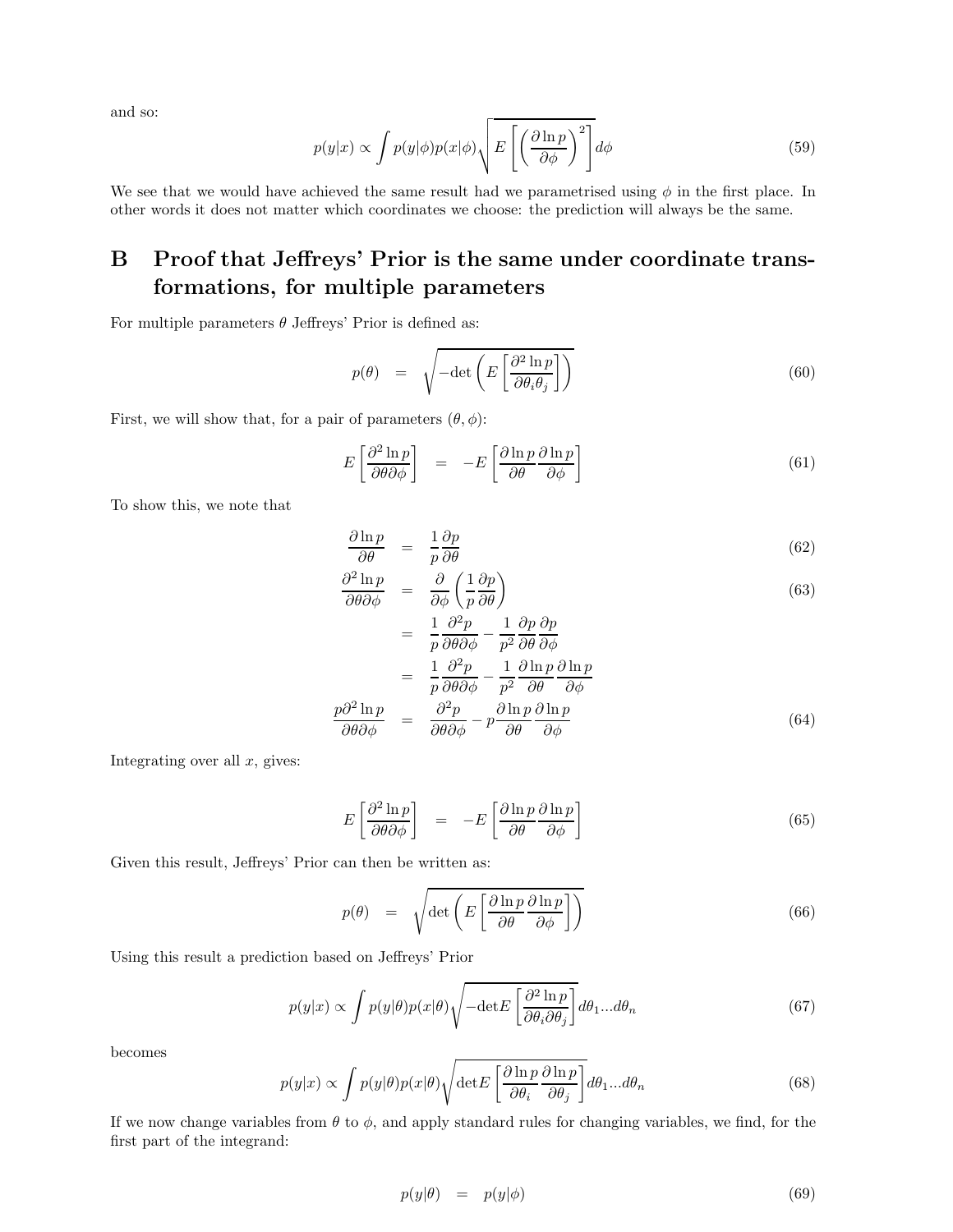For the second part of the integrand:

$$
p(x|\theta) = p(x|\phi) \tag{70}
$$

For the third part of the integrand:

$$
\frac{\partial \ln p}{\partial \theta_i} = \frac{d\phi_k}{d\theta_i} \frac{\partial \ln p}{\partial \phi_k} \tag{71}
$$

$$
\frac{\partial \ln p}{\partial \theta_j} = \frac{d\phi_l}{d\theta_j} \frac{\partial \ln p}{\partial \phi_l} \tag{72}
$$

$$
\frac{\partial \ln p}{\partial \theta_i} \frac{\partial \ln p}{\partial \theta_j} = \frac{d\phi_k}{d\theta_i} \frac{\partial \ln p}{\partial \phi_k} \frac{d\phi_l}{d\theta_j} \frac{\partial \ln p}{\partial \phi_l} \tag{73}
$$

$$
= \frac{d\phi_k}{d\theta_i} \frac{d\phi_l}{d\theta_j} \frac{\partial \ln p}{\partial \phi_k} \frac{\partial \ln p}{\partial \phi_l} \tag{74}
$$

$$
E\left[\frac{\partial \ln p}{\partial \theta_i} \frac{\partial \ln p}{\partial \theta_j}\right] = \frac{d\phi_k}{d\theta_i} \frac{d\phi_l}{d\theta_j} E\left[\frac{\partial \ln p}{\partial \phi_k} \frac{\partial \ln p}{\partial \phi_l}\right]
$$
(75)

$$
\det E\left[\frac{\partial \ln p}{\partial \theta_i} \frac{\partial \ln p}{\partial \theta_j}\right] = \det \left(\frac{d\phi_k}{d\theta_i} \frac{d\phi_l}{d\theta_j} E\left[\frac{\partial \ln p}{\partial \phi_k} \frac{\partial \ln p}{\partial \phi_l}\right]\right) \tag{76}
$$

$$
= \det \left( \frac{d\phi_k}{d\theta_i} \frac{d\phi_l}{d\theta_j} \right) \det \left( E \left[ \frac{\partial \ln p}{\partial \phi_k} \frac{\partial \ln p}{\partial \phi_l} \right] \right) \tag{77}
$$

$$
= \det \left( \frac{d\phi_k}{d\theta_i} \right) \det \left( \frac{d\phi_l}{d\theta_j} \right) \det \left( E \left[ \frac{\partial \ln p}{\partial \phi_k} \frac{\partial \ln p}{\partial \phi_l} \right] \right) \tag{78}
$$

$$
= J(\phi, \theta)J(\phi, \theta)\det\left(E\left[\frac{\partial \ln p}{\partial \phi_k} \frac{\partial \ln p}{\partial \phi_l}\right]\right) \tag{79}
$$

(where  $J(\theta, \phi)$  is the Jacobian determinant) and for the fourth part of the integrand:

$$
d\theta_1...d\theta_n = J(\theta, \phi)d\phi_1...d\phi_n \tag{80}
$$

Putting this all together, the prediction becomes:

$$
p(y|x) \propto \int p(y|\theta)p(x|\theta) \left(\det E\left[\frac{\partial \ln p}{\partial \theta_i} \frac{\partial \ln p}{\partial \theta_j}\right]\right)^{\frac{1}{2}} d\theta_1 ... d\theta_n \tag{81}
$$

$$
\propto \int p(y|\phi)p(x|\phi)J(\phi,\theta) \left( E\left[\frac{\partial \ln p}{\partial \phi_k} \frac{\partial \ln p}{\partial \phi_l}\right] \right)^{\frac{1}{2}} J(\theta,\phi)d\phi_1...d\phi_n \tag{82}
$$

$$
\propto \int p(y|\phi)p(x|\phi) \left( E \left[ \frac{\partial \ln p}{\partial \phi_k} \frac{\partial \ln p}{\partial \phi_l} \right] \right)^{\frac{1}{2}} d\phi_1 ... d\phi_n \tag{83}
$$

(84)

We see that also in this case we would have achieved the same result had we parametrised using  $\phi$  in the first place.

### References

- <span id="page-9-2"></span>M Allen, D Frame, C Huntingford, C Jones, J Lowe, M Meinshausen, and N Meinshausen. Warming Caused by Cumulative Carbon Emissions Towards the Trillionth Tonne. *Nature*, 458, 2009.
- <span id="page-9-4"></span>J Bernardo and A Smith. *Bayesian Theory*. Wiley, 1993.
- <span id="page-9-1"></span>D Frame, B Booth, J Kettleborough, D Stainforth, J Gregory, M Collins, and M Allen. Constraining climate forecasts: the role of prior assumptions. *Geophysical Research Letters*, 32, 2005.
- <span id="page-9-0"></span>IPCC. Climate change 2007 - The Physical Science Basis. Technical report, IPCC Working group, 2007.
- <span id="page-9-3"></span>H Jeffreys. An Invariant Form for the Prior Probability in Estimation Problems. *Proceedings of the Royal Society of London Series A*, 186:453–461, 1946.